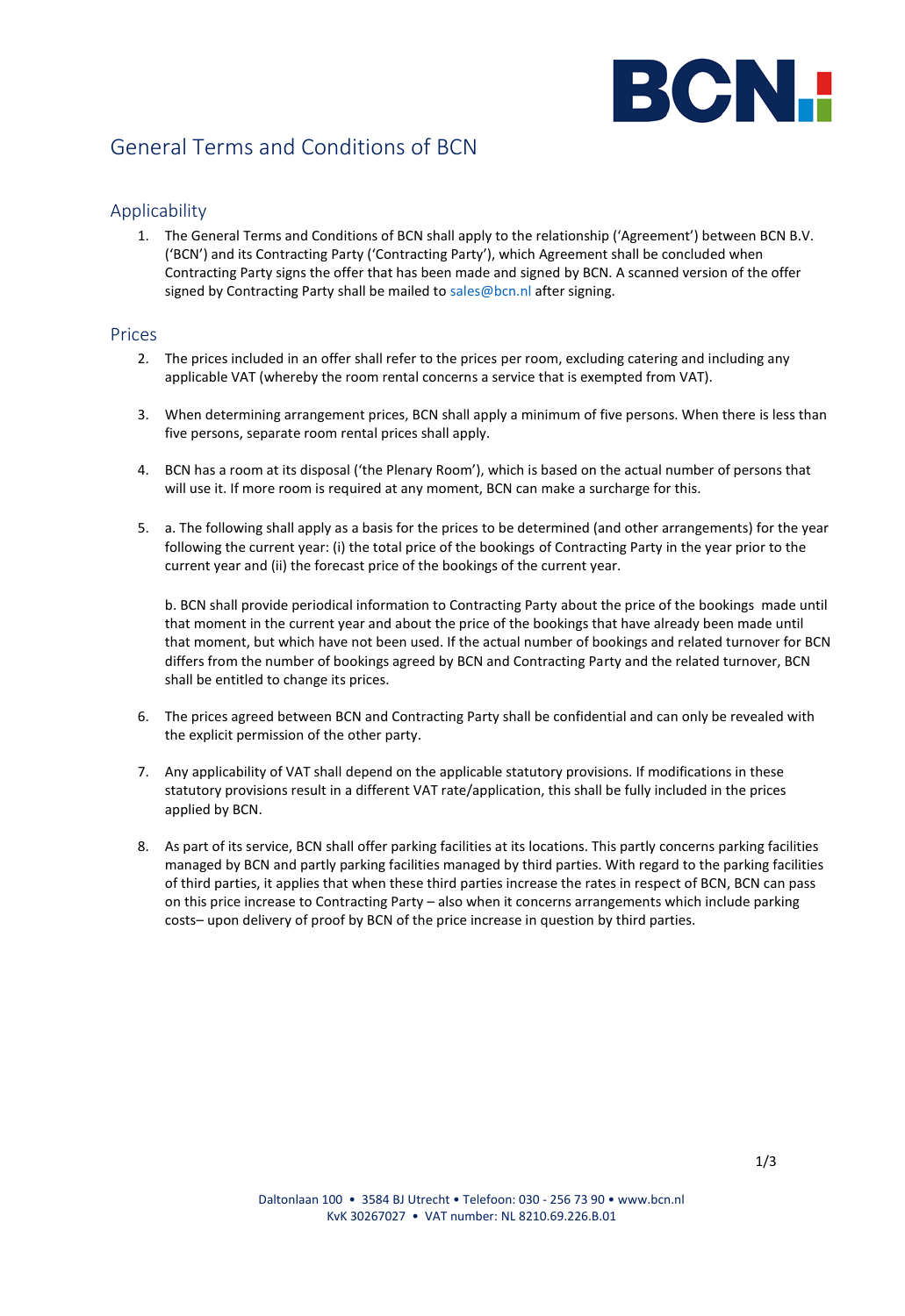

## Cancellation conditions

- 9. Cancellation of the entire group up to 30 persons.
	- In the event of a cancellation until two weeks before the commencement date of the booking, Contracting Party shall be allowed to cancel the booking free of charge.
	- In the event of a cancellation as from two weeks until one week before the commencement date of the booking, Contracting Party shall be obliged to pay 50% of the total reservation price to BCN.
	- In the event of a cancellation between 7 working days and 2 working days before the commencement date of the booking, Contracting Party shall be obliged to pay 75% of the total reservation price to BCN.
	- In the event of a cancellation as from 48 hours until the commencement date of the booking, Client shall be obliged to pay 100% of the total reservation price to BCN.
- 10. Cancellation of individual participants who are part of a group until 30 persons.
	- Contracting Party can change the number of persons of the booking free of charge until 3 working days before the commencement date of the booking.
	- In the event of a cancellation within 3 working days before the commencement date of the booking or in case of non-appearance of an individual participant, Contracting Party shall be obliged to pay 100% of the reservation price to BCN.
- 11. The Uniform Terms and Conditions of the Catering Sector shall apply to the cancellation of a booking of a group as from 30 persons or of individual participants who are part of a group as from 30 persons.

### Liability

- 12. Contracting Party shall be liable for all damage caused to BCN by himself of by a (natural) person affiliated to him. Contracting Party shall also be liable for all damage of BCN which results from an attributable failure of Contracting Party under an Agreement.
- 13. BCN shall reserve the right to always change communicated opening dates of new locations, in which case BCN shall never be held liable for any loss suffered by Contracting Party or third parties – including direct and indirect loss – which may result from this.

### Options and changing bookings

- 14. Contracting Party can voluntarily take an option until two weeks before the commencement date of a booking. If BCN receives a different request during a current option, BCN shall contact Contracting Party, after which Contracting Party shall have 48 hours to change the option into a final booking.
- 15. BCN is entitled to change booked room(s) according to the size of the group and the nature of the reservation.
- 16. When hotel rooms have been reserved by Contracting Party (as part of a booking), Contracting Party shall provide details about the persons who will use the hotel rooms at least 2 weeks before the commencement date of the booking.